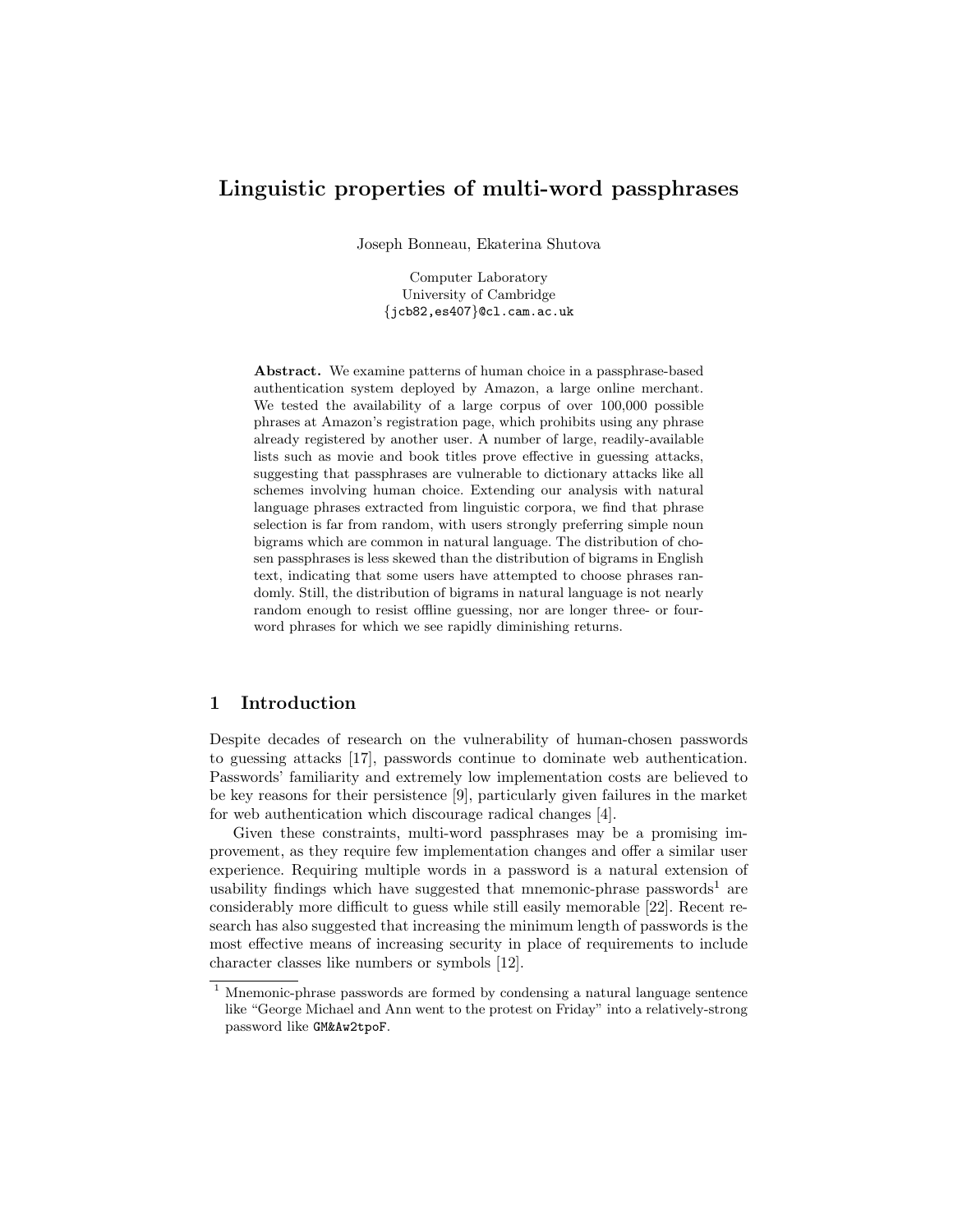#### 2 Joseph Bonneau, Ekaterina Shutova

Specific usability studies of passphrases [\[11\]](#page-11-3) have found them to be just as memorable as passwords, subject to an increased rate of typographical errors. Several proposals have been made reduce the rate of errors, either by storing multiple hashes of a passphrase to recognise entry of nearly-correct strings [\[16,](#page-11-4)[2\]](#page-11-5) or by providing visual feedback to allow a user to notice typos when they are made [\[18\]](#page-12-2). Passphrases may in fact be more usable in the context of mobile phones, which have input interfaces optimised for natural language and not for pseudorandom character strings [\[10\]](#page-11-6). Passphrases are already deployed in widely-used PGP software to protect private keys on disk [\[23\]](#page-12-3) which has led to speculative research on hardware brute-forcing attacks [\[21\]](#page-12-4).

Still, the security gains of moving from simple passwords to passphrases are unknown. The few published usability studies of passphrases estimate security either by naive calculations of the total space of possible character strings [\[11\]](#page-11-3) or rely on Shannon's decades-old estimates of the entropy of characters in English text [\[20\]](#page-12-5). Experience from password guessing suggests that the only valid methods of estimating security of human-chosen secrets like passphrases are to run cracking software against real choices [\[17\]](#page-12-0) or to collect sufficient data that the frequency of common choices can be predicted statistically [\[3\]](#page-11-7). Kuo et al. assembled a dictionary of phrases to evaluate the strength of mnemonic-phrase passwords [\[14\]](#page-11-8), but we are unaware of any attempt to conduct a guessing attack on real human-chosen passphrases.

In this work we study passphrase choices using data collected from the Amazon PayPhrase system. Launched in 2009 for customers in the USA only, this system allows users to register a passphrase to make web purchases and is one of the few passphrase schemes widely deployed on the Internet. While we don't have access to the entire corpus of registered phrases, we can identify general linguistic patterns in passphrase selection which have important implications for future research on passphrases.

# 2 Data collection

In the Amazon PayPhrase system, users register a multi-word phrase (with a minimum of two words) to authorise payments. A user can link multiple PayPhrases to the same underlying Amazon account, which is protected by a traditional password. Each PayPhrase is linked to a specific shipping address and payment card, allowing users to purchase items simply by typing in their phrase and a 4-digit PIN. Resistance to guessing attacks is expected to be provided both by the payphrase and the PIN.

Because no username is required, all PayPhrases must be unique. This prevents inferring the distribution of passphrases that humans will choose with no uniqueness restriction, which is common policy for password systems and necessary when passwords are used to protect private key files. This design choice allows us to study user selection of phrases simply by querying the publiclyaccessible registration interface. As seen in Figure [1,](#page-2-0) the registration interface provides feedback to the user when attempting to select a phrase which has al-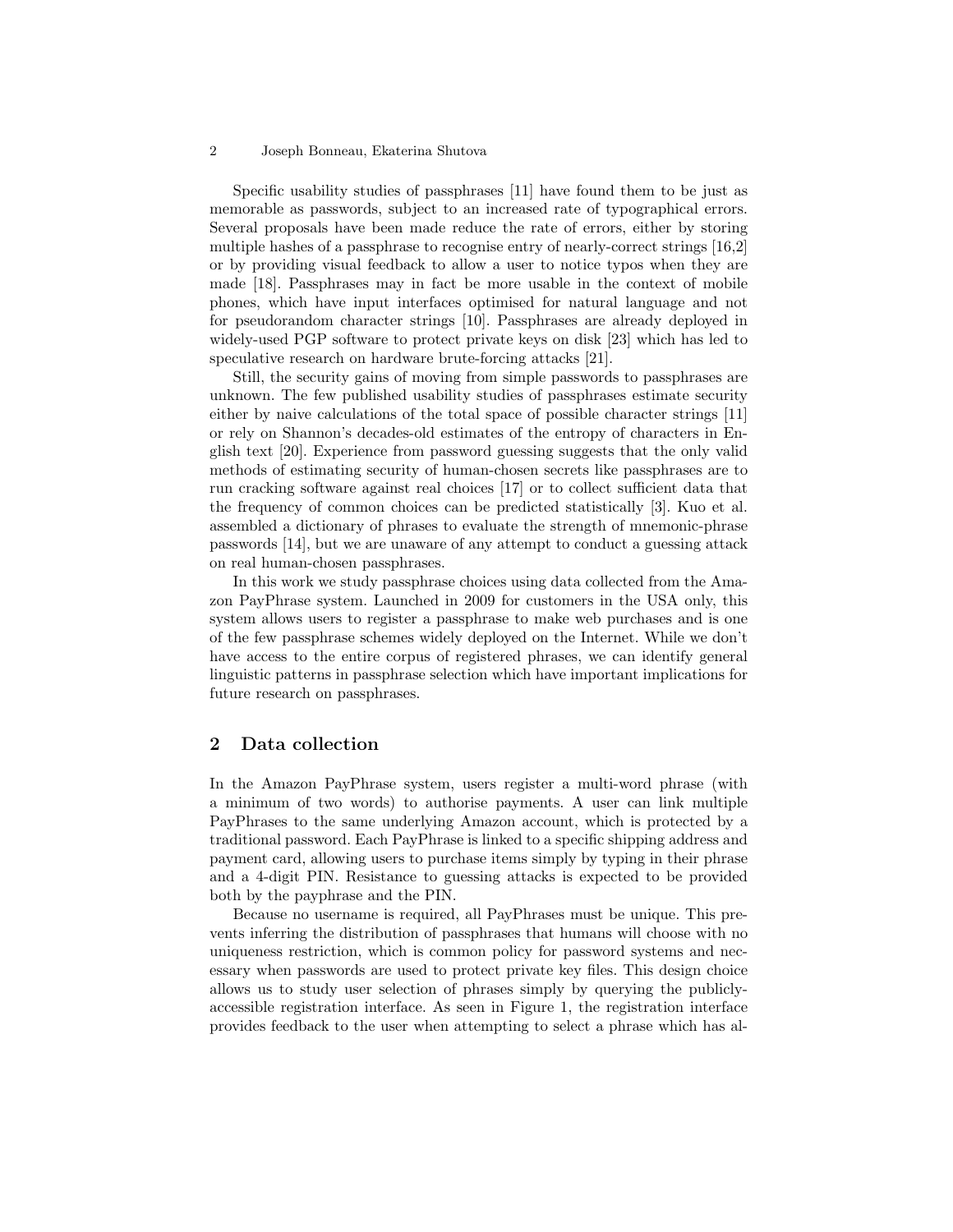| Enter your own phrase to see if it's available or claim this one: |                                                                              |                                                                                |  |  |
|-------------------------------------------------------------------|------------------------------------------------------------------------------|--------------------------------------------------------------------------------|--|--|
|                                                                   | <b>Extraordinarly Secure</b><br>$\times$ Sorry, this phrase is not available | (PayPhrase must be at least 2 words<br>long, no numbers or special characters) |  |  |

<span id="page-2-0"></span>Fig. 1. The selection interface for passphrases deployed by Amazon.

ready been selected. We tested the registration status of over 100,000 possible passphrases using an automated script which queried this publicly-accessible interface While we found no evidence of rate-limiting, we limited our query rate to 1 Hz.

PayPhrases may only contain the space character and letters in the ASCII character set (the sets  $\{a-z\}$  and  $\{A-Z\}$ ). No numbers, punctuation characters, or non-Latin letters are allowed. While PayPhrases must contain at least one space character at registration, spaces and capitalisation are ignored during verification. We will list all phrases we tested in a canonical lowercase form such as bases loaded.

### <span id="page-2-1"></span>3 Dictionary attack

Our first experiment was to simulate a dictionary attack by assembling a number of lists of phrases that English-speaking users might be expected to pick. We chose categories in part based on previous research on password guessing dictionaries [\[13](#page-11-9)[,14\]](#page-11-8), though this is an inherently subjective process.

Our first step was to query a large number of proper nouns of various categories, as summarised in Table [1.](#page-4-0) All of our proper nouns were taken from "top  $x^{\prime\prime}$  lists on Wikipedia,<sup>2</sup> except for lists of top movies and movie stars, which we took from the film-specific website IMDB.<sup>3</sup> We filtered the items in each list to comply with passphrase requirements, stripping punctuation and converting numbers and non-ASCII characters, as well as removing items which only contained one word. Overall, we tried more than 15,000 proper nouns.

We supplemented our list of proper nouns with a number of idiomatic phrases, summarised in Table [2.](#page-5-0) We obtained our sports phrases from Wikipedia, common English idiomatic phrases from the English teaching website English Language Learning Online, $4$  and a list of the most popular slang expressions from the the online slang website Urban Dictionary.<sup>5</sup>

Our goal is to estimate the underlying probability of a user selecting an individual phrase from each category we identified. We first must approximate

<sup>&</sup>lt;sup>2</sup> In some cases, the Wikipedia pages represented objectively collected lists, such as the largest cities in the world. In other cases, they were subjectively collected by Wikipedia editors as lists of notable items.

 $^3$  <www.imdb.com>

 $^4$  <www.usingenglish.com>

 $5$  <www.urbandictionary.com>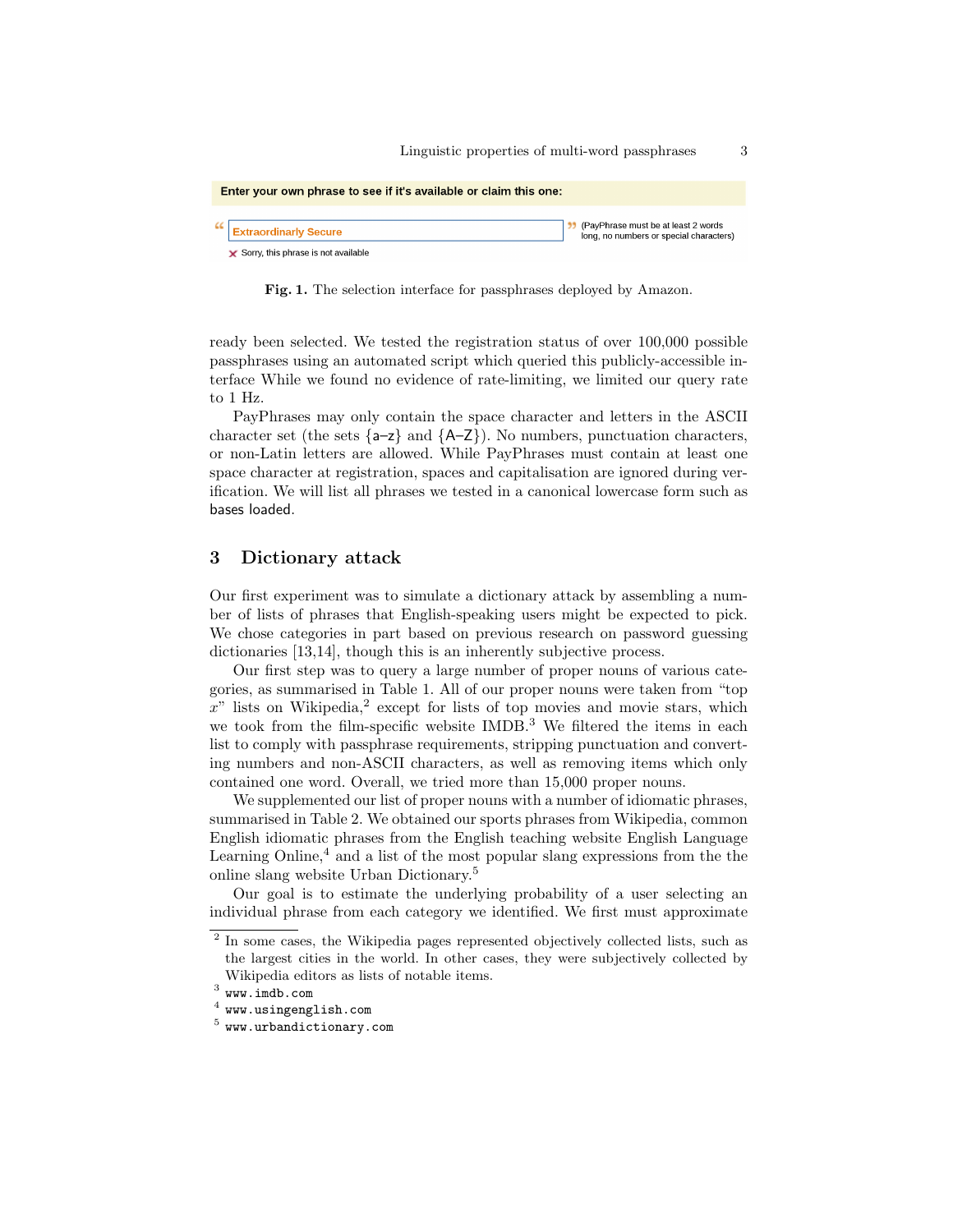#### 4 Joseph Bonneau, Ekaterina Shutova

the total number of phrases selected. Based on a press release issued two months after our data collection experiments which claimed that now over a million users had registered a phrase, we take  $N = 10^6$  as a rough estimate for the total number of phrases registered.

Given a set of  $n$  phrases, of which  $k$  were selected, we wish to approximate the probability  $p$  of any individual phrase in the list being selected. We make a key assumption that within each of our identified lists, all phrases have an equal probability of being selected. We further assume that each user who decides to register a phrase from our list picks randomly from the list. If the phrase the user picks is already selected, they then pick some other phrase not in the list.

Given that we've observed  $k$  selections from a list, the expected number of attempted selections  $k'$  is an instance of the partial coupon collector's problem. The first user attempting to select from our list will always succeed, the second user will succeed with probability  $\frac{n-1}{n}$ , the second with probability  $\frac{n-2}{n}$ , and so on. The expected number of attempts before the j<sup>th</sup> phrase is selected is  $\frac{n}{n-j}$ as a Bernoulli trial with  $p_{\text{success}} = \frac{n-j}{n}$ . Thus, the total number of attempts expected before k phrases are taken is:

$$
\mathbf{E}[\#_{\text{attempts}}] = \prod_{j=1}^{k} \frac{n}{n-j} \tag{1}
$$

Given that we observed  $k$  selections in a list of  $n$  from  $N$  total trials, we can then compute the maximum-likelihood probability of each item  $\hat{p} = \frac{\mathbf{E}[\#_{\text{attempts}}]}{N \cdot n}$ . In Table [1,](#page-4-0)  $\hat{p}$  is listed for each category we tried.

#### 3.1 Comparison to passwords

We estimate that our cumulative dictionary of 20,656 phrases covers the choices of about 1.13% of users. This level of security is equivalent to randomly-chosen strings of length lg  $\left(\frac{20,656}{0.0113}\right) \approx 20.8$  bits. For comparison, just 2 passwords (123456) and 12345) were chosen by 1.14% of users in the large dataset leaked from Rock-You in 2009, equivalent to just 7.5 bits of security. Thus, passphrases appear to provide a significant boost in security over basic passwords against an attacker looking to compromise about 1% of accounts.

In another comparison, an optimal 20,656 word dictionary would cover 26.3% of passwords in the RockYou dataset. In an academic study, Klein manually assembled a dictionary in 1990 which covered over 9% of passwords with just 7,639 passwords [\[13\]](#page-11-9). These figures are equivalent to 16.3 or 16.4 bits of security, respectively. Thus, passphrases provide a security boost against attacks with small dictionaries by about 5 bits.

Our security estimates are slightly lower than those for mnemonic-phrase passwords by Kuo et al. [\[14\]](#page-11-8), who found a 400,000 phrase dictionary which covered about 4% of choices, equivalent to 23.25 bits of security. Efficiency inherently declines with larger dictionaries, which partially explains this result. Additionally, Kuo et al. had to convert each phrase into a password. This can often be done in multiple ways, further making a dictionary attack less efficient.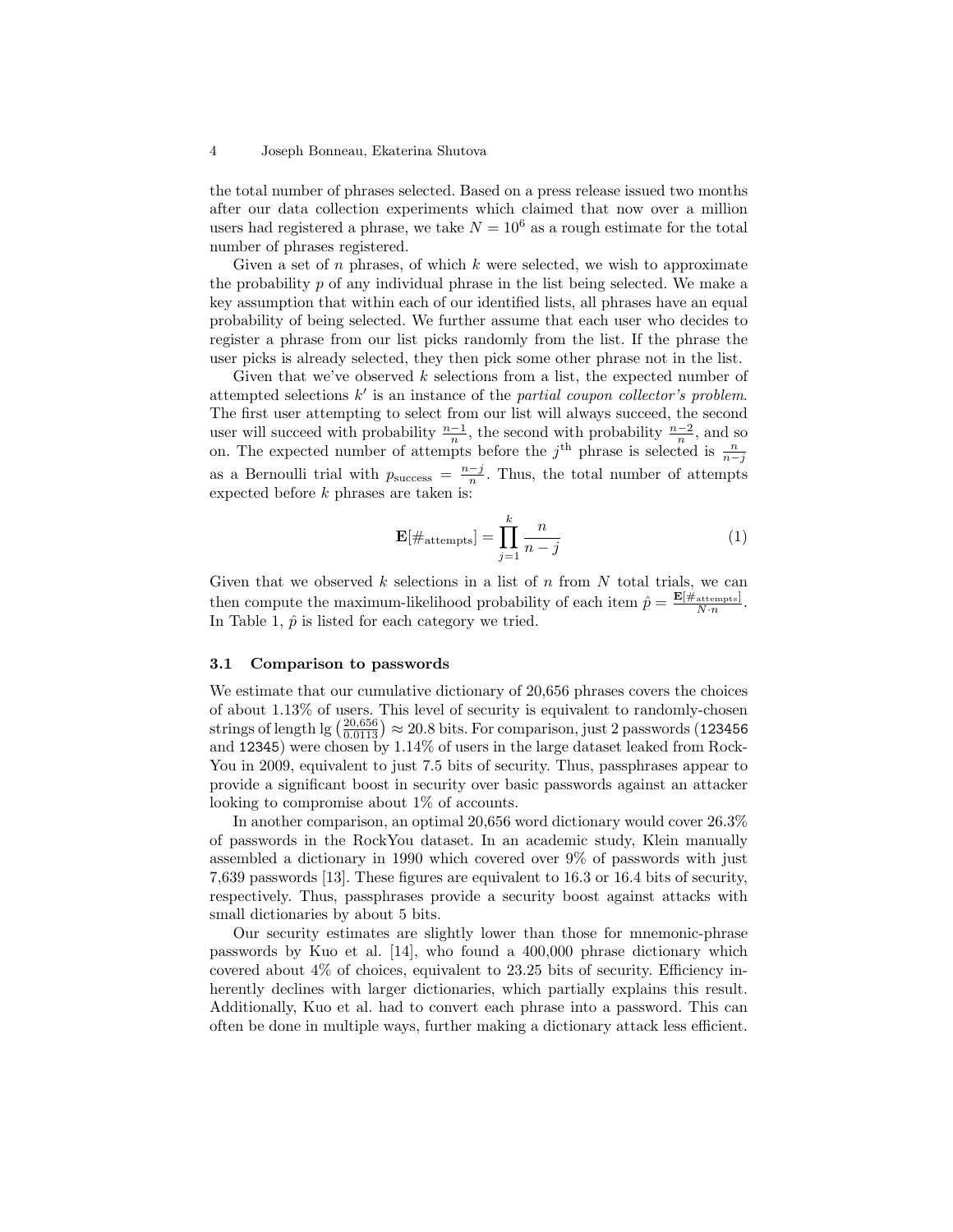| word list             | example              | list size | success rate | $\hat{p}$  |
|-----------------------|----------------------|-----------|--------------|------------|
|                       | arts                 |           |              |            |
| musicians             | three dog night      | 679       | 49.5%        | $0.0464\%$ |
| albums                | all killer no filler | 446       | 56.5%        | 0.0372%    |
| songs                 | with or without you  | 476       | 72.9%        | 0.0623%    |
| movies                | dead poets society   | 493       | 69.6%        | 0.0588%    |
| movie stars           | patrick swayze       | 2012      | 28.1%        | 0.0663%    |
| books                 | heart of darkness    | 871       | 47.0%        | 0.0553%    |
| plays                 | guys and dolls       | 75        | 70.7%        | $0.0093\%$ |
| operas                | la gioconda          | 254       | 17.3%        | $0.0048\%$ |
| TV shows              | arrested development | 836       | 46.3%        | $0.0520\%$ |
| fairy tales           | the ugly duckling    | 813       | 13.3%        | $0.0116\%$ |
| paintings             | birth of venus       | 268       | 11.2%        | 0.0032%    |
| brand names           | procter and gamble   | 456       | 17.3%        | $0.0087\%$ |
| total                 |                      | 7679      | 38.5%        | 0.4159%    |
|                       | sports teams         |           |              |            |
| NHL                   | new jersey devils    | 30        | 83.3%        | $0.0056\%$ |
| <b>NFL</b>            | arizona cardinals    | 32        | 87.5%        | $0.0070\%$ |
| NBA                   | sacramento kings     | 29        | 93.1%        | 0.0085%    |
| <b>MLB</b>            | boston red sox       | 30        | 90.0%        | 0.0074\%   |
| <b>NCAA</b>           | arizona wildcats     | 126       | 56.3%        | 0.0105%    |
| fantasy sports        | legion of doom       | 121       | 71.1\%       | 0.0151%    |
| total                 |                      | 368       | 71.7%        | 0.0542%    |
|                       | sports venues        |           |              |            |
| professional stadiums | soldier field        | 467       | 14.1%        | 0.0071%    |
| collegiate stadiums   | beaver stadium       | 123       | 12.2%        | $0.0016\%$ |
| golf courses          | shadow creek         | 97        | $6.2\%$      | $0.0006\%$ |
| total                 |                      | 687       | 12.7%        | $0.0094\%$ |
| games                 |                      |           |              |            |
| board games           | luck of the draw     | 219       | 28.8%        | $0.0074\%$ |
| card games            | pegs and jokers      | 322       | 27.6%        | $0.0104\%$ |
| video games           | counter strike       | 380       | 28.4%        | 0.0127\%   |
| total                 |                      | 921       | 28.2%        | $0.0306\%$ |
| comics                |                      |           |              |            |
| print comics          | kevin the bold       | 1029      | 29.5%        | $0.0361\%$ |
| web comics            | something positive   | 250       | 16.8%        | $0.0046\%$ |
| superheros            | ghost rider          | 488       | 45.3%        | $0.0295\%$ |
| total                 |                      | 1767      | $32.1\%$     | $0.0701\%$ |
| place names           |                      |           |              |            |
| city, state (USA)     | plano texas          | 2705      | 33.8%        | 0.1117%    |
| multi-word city (USA) | maple grove          | 820       | 79.0%        | $0.1283\%$ |
| city, country         | lisbon portugal      | 479       | 35.7%        | $0.0212\%$ |
| multi-word city       | ciudad juarez        | 55        | 69.1%        | $0.0066\%$ |
| total                 |                      | 4059      | 43.7%        | 0.2677%    |
| total                 |                      | 15481     | 38.1%        | 0.8479%    |

<span id="page-4-0"></span>Table 1. Success rates of phrase dictionaries based on proper nouns.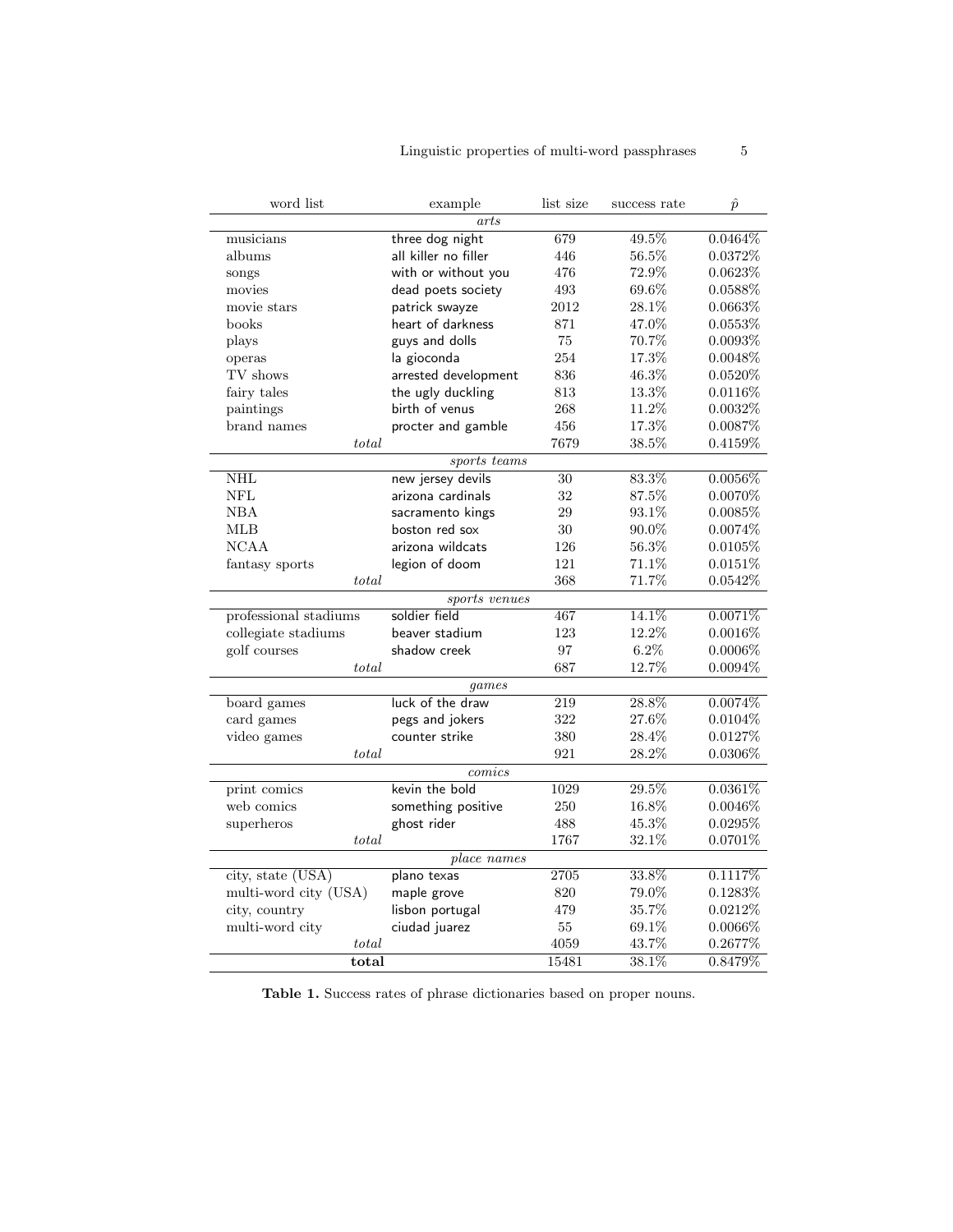#### 6 Joseph Bonneau, Ekaterina Shutova

| word list      | example          | list size | success rate |            |
|----------------|------------------|-----------|--------------|------------|
| sports phrases | man of the match | 778       | $26.1\%$     | $0.0235\%$ |
| slang          | sausage fest     | 1270      | 45.0%        | $0.0761\%$ |
| idioms         | up the creek     | 3127      | 43.6%        | $0.1789\%$ |
|                | total            | 5175      | 41.3%        | $0.2785\%$ |

<span id="page-5-0"></span>Table 2. Success rates of phrase dictionaries based on idiomatic phrases.

| bigram type           | example          | list size | success rate |
|-----------------------|------------------|-----------|--------------|
| adverb-verb           | probably keep    | 4999      | $5.0\%$      |
| verb-adverb           | send immediately | 4999      | 1.9%         |
| direct object-verb    | name change      | 5000      | $1.2\%$      |
| verb-direct object    | spend money      | 5000      | $2.4\%$      |
| verb-indirect object  | go on holiday    | 4999      | $0.7\%$      |
| nominal modifier-noun | operation room   | 4999      | 9.8%         |
| subject-verb          | nature explore   | 4999      | 1.3%         |

<span id="page-5-1"></span>Table 3. Success rates of different classes of natural-language phrases taken from the British National Corpus [\[15\]](#page-11-10).

# 4 Generated phrases

After exhausting simple dictionaries of the kind utilised in Section [3,](#page-2-1) a bruteforce attack would require generating phrases according to a model of the underlying natural language. Given our online access to the Amazon oracle, we were unable to conduct a realistic brute-force search with millions of possible phrases. Instead, we conduct several experiments with randomly-generated phrases to evaluate linguistic tendencies in passphrase selection.

#### 4.1 Phrases created using a syntactic parser

Our first linguistic question is, broadly, what type of syntactic constructions are most popular as passphrases? To address this, we evaluated random samples of naturally-occurring 2-word phrases of varying syntactic relation, extracted from the 100-million word British National Corpus [\[15\]](#page-11-10) parsed by the Robust Accurate Statistical Parser [\[7,](#page-11-11)[1\]](#page-11-12). All of the syntactic relations we tested were two words, except for indirect object relations where a preposition is required (e.g. pay in cash). We found vanishingly small numbers of longer phrases to be registered, preventing research on longer passphrases with this data source.

The list of grammatical relations we examined and the summary of results are presented in in Table [3.](#page-5-1) Of immediate interest, nominal modifier-noun phrases (e.g. bedtime story) were the most likely to be registered by nearly a factor of two. The next most popular list was adverbial-modifier verb relations (e.g. never leave), again twice as popular as any other list. This suggests that users prefer phrases which represent as a single object or a single action, rather than a verbal phrase containing an action and a subject or object.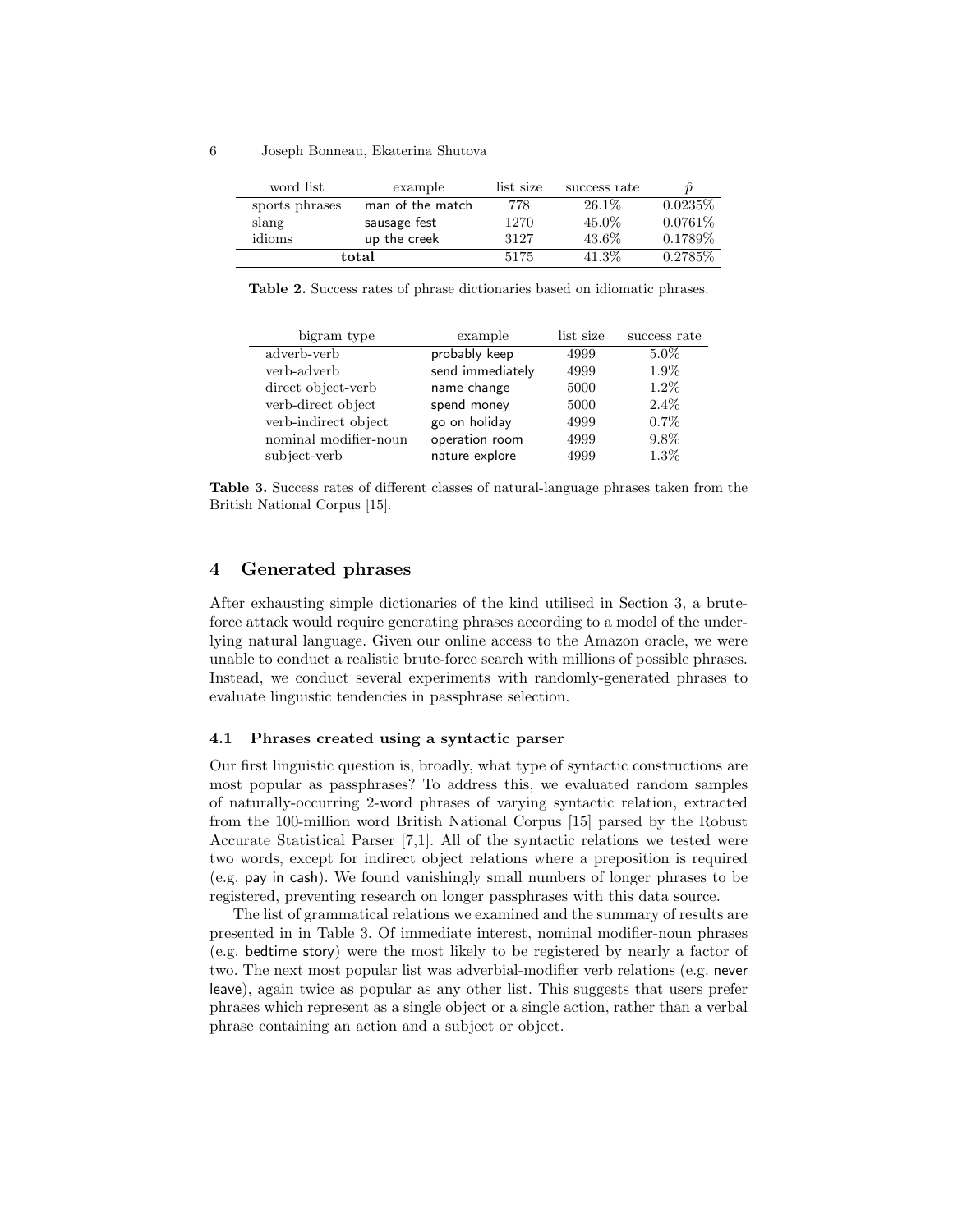<span id="page-6-0"></span>

| bigram type    | example       | list size | success rate |
|----------------|---------------|-----------|--------------|
| adjective-noun | powerful form | 10000     | 13.3%        |
| noun-noun      | island runner | 10000     | $4.4\%$      |

Table 4. Success rates of bigrams taken from the Google n-gram corpus [\[6\]](#page-11-13).

### <span id="page-6-1"></span>4.2 Phrases created using the Google n-gram corpus

Our second linguistic question is, what factors predict how likely a given naturallanguage phrase is to be selected as a passphrase? We focus specifically on noun phrases using the much larger Google n-gram corpus which consists of over 10<sup>15</sup> words of text harvested from the World Wide Web in 2006 [\[6\]](#page-11-13). Because this corpus contains counts for n-grams (sequences of  $n$  consecutive words) of only up to 5 words, sentence-level parsing is impossible. We instead relied on a much cruder classification of words as adjectives and nouns based on their most common part-of-speech tag in the RASP parsing of the BNC corpus [\[1\]](#page-11-12).

We chose two random lists of 10,000 bigrams from the Google n-gram corpus, one consisting of adjective-noun bigrams and one of noun-noun bigrams. Basic statistics are given in Table [4.](#page-6-0) To evaluate how users may be selecting passphrases, we compared several potential models to rank each phrase in order selection probability. In Figure [2,](#page-7-0) we plot the percentage of registered phrases found against the percent of phrases guessed when proceeding in ranked order according to each model.

As a baseline, a random model considers users equally likely to pick any phrase from the list. This model produces a 45◦ degree diagonal line when plotted. We compare this to several other models:

- $-p(w_1||w_2)$ : bigrams are ranked by their overall probability. This simulates users generating passphrases exactly as pairs of words are generated in natural language.
- $-p(w_1)\cdot p(w_2)$ : bigrams are ranked by the product of the probabilities of each constituent word. This simulates users selecting each word in their phrase independently.
- $pmi(w_1, w_2)$ : bigrams are ranked by the point-wise mutual information [\[8\]](#page-11-14) of  $w_1$  followed by  $w_2$ :  $\lg \frac{p(w_1||w_2)}{p(w_1)\cdot p(w_2)}$ . This simulates users having a tendency to pick words which are strongly associated with each other and hence occur together much more frequently than would be expected by random chance.
- $wpmi(w_1, w_2)$ : bigrams are ranked by the point-wise mutual information of  $w_1$  followed by  $w_2$ , multiplied by  $p(w_1||w_2)$ . This is a blended model.

As seen in Figures [2a](#page-7-1) and [2c,](#page-7-2) the overall bigram probability is the best model for passphrase selection, though for the least-likely phrases, the independent probability model is just as accurate. Neither model based on pointwise mutual information provides additional predictive power. This leads us to conclude that users don't stray far from natural language patterns when choosing passphrases.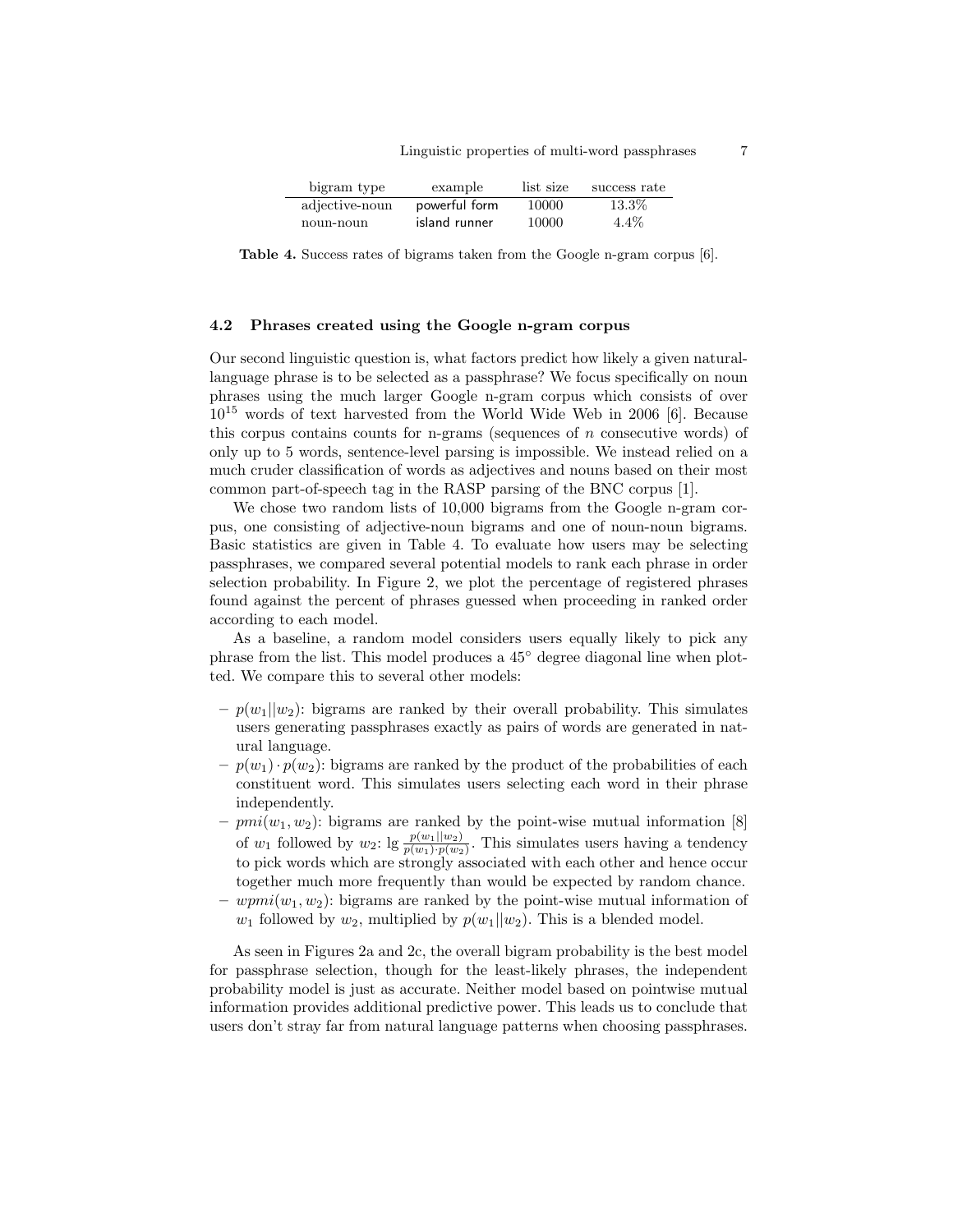<span id="page-7-1"></span>



(a) Comparison of selection predictors (adjective-noun bigrams)

<span id="page-7-3"></span>(b) Comparison of bigram probability to actual selection (adjective-noun bigrams)

<span id="page-7-2"></span>

(noun-noun bigrams)

<span id="page-7-4"></span>ity to actual selection (noun-noun bigrams)

<span id="page-7-0"></span>Fig. 2. The influence of different factors on the likelihood of individual bigrams being selected as passphrases. In Figures [2a](#page-7-1) and [2c,](#page-7-2) four different models are compared against a random-selection model: the overall bigram probability in the Google ngram corpus, the product of the individual word probabilities, the pointwise mutual information of the bigram, and pointwise mutual information weighted by the overall bigram probability. In both cases, overall bigram probability is the best model. In Figures [2b](#page-7-3) and [2d,](#page-7-4) the expected efficiency of the overall bigram probability is compared to the observed effiency. In both cases, actual selection is considerably closer to random than predicted by the model.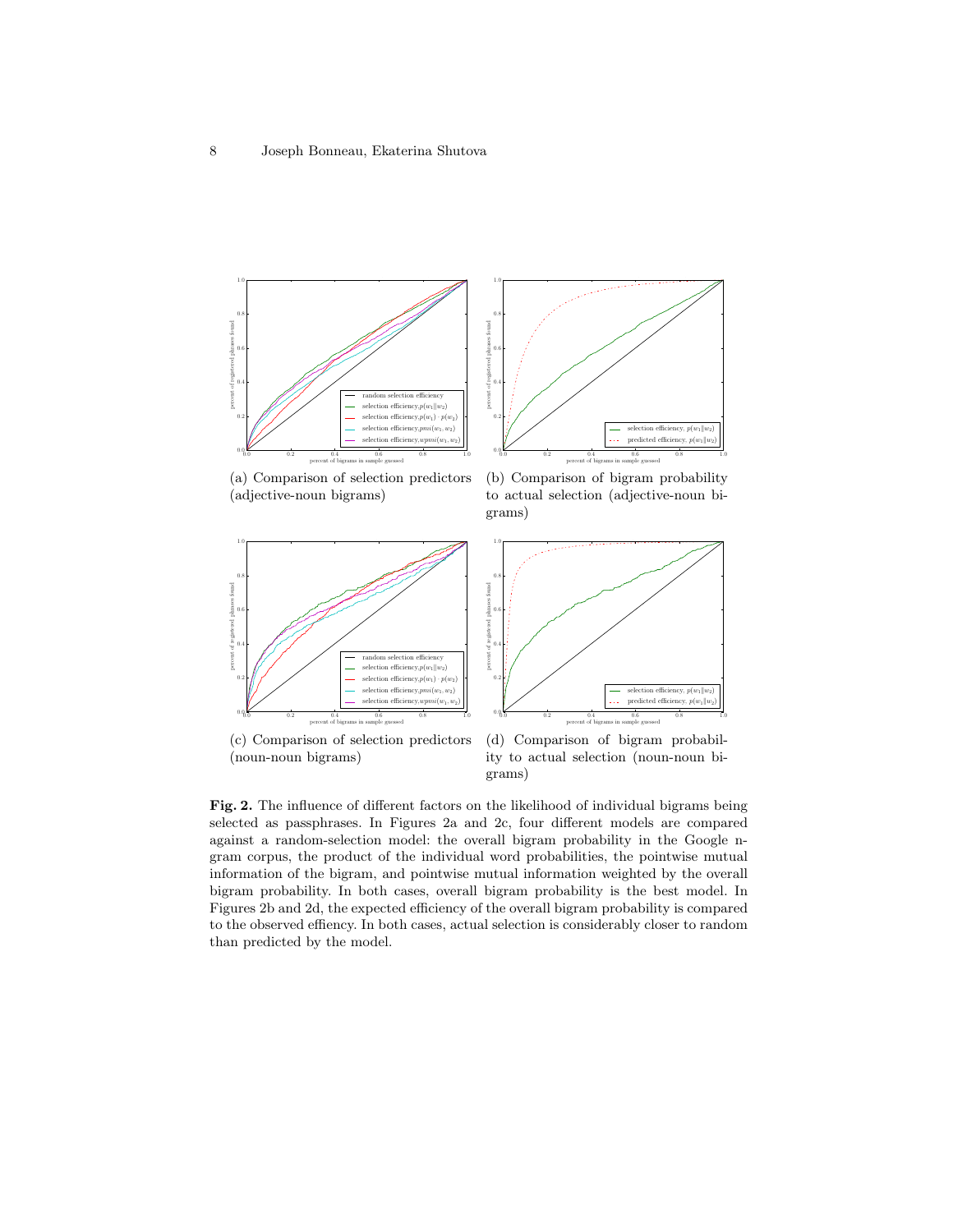However, this model is far from complete. In Figures [2b](#page-7-3) and [2d,](#page-7-4) we plot the expected efficiency if users perfectly followed the bigram probability model against our observed results. The large gap shows that users are considerably more random when choosing passphrases than when speaking naturally.

### 4.3 Phrases created from personal names



(a) Comparison of selection predictors for personal names

<span id="page-8-1"></span>(b) Comparison of name probability to actual selection

<span id="page-8-0"></span>Fig. 3. The influence of different factors on the likelihood of personal names (e.g. joseph bonneau) being selected as passphrases. The selection models are equivalent to those used defined in Section [4.2](#page-6-1) and Figure [2.](#page-7-0)

A special class of phrases we identified are those based on a personal name, e.g. ekaterina shutova. Using 10,000 random names from a large corpus crawled from Facebook's public index of users in 2010 [\[3\]](#page-11-7), we found 4% to be registered, a rate exceeding many of the types of natural language phrases as shown in Table [3.](#page-5-1) This is consistent with user preference for noun phrases.

We again tested several models for user selection of names as phrases as in Section [4.2,](#page-6-1) using the frequency of each name in the Facebook corpus as the overal "bigram probability" and the product of the frequencies of the first and last name from the Facebook corpus to simulate creating a random name, as plotted in Figure [3.](#page-8-0) In this case, these two models are nearly equivalent, as first and last names have relatively low mutual information compared to bigrams occurring in natural language; that is, being given the first name or last name of a person's name doesn't greatly help in guessing the other component. Still, as seen in Figure [3,](#page-8-0) guessing names in order of overall probability is the most effective model, with no indication that a name's point-wise mutual information influences user choice. As seen in Figure [3b,](#page-8-1) the model of users choosing a name for their passphrase at random according to the population-wide distribution of names produces very close results to our observed data.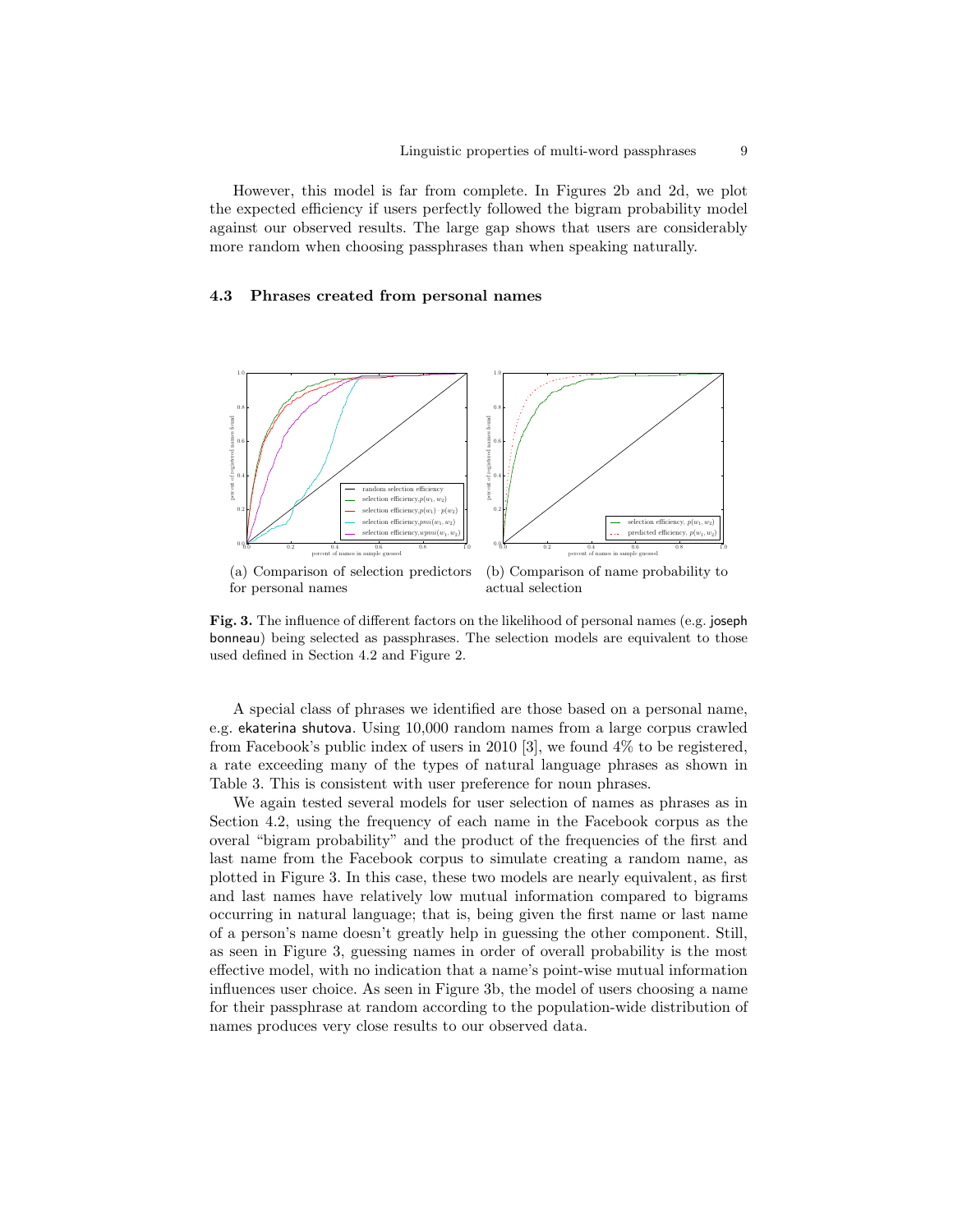

<span id="page-9-0"></span>Fig. 4. The security provided by natural-language phrases of 1–4 words, based on estimated probabilities from the Google n-gram corpus. Also plotted is the difficulty of guessing a 2-word phrase if the words are selected independently, the difficulty of guessing a personal name based on the population distribution of names, and the difficulty of guessing a user-chosen password based on the leaked RockYou corpus.

#### 4.4 Security implications

Given the evidence that user choice is partially predicted by the frequencies of phrases in natural language, it is natural to ask what security can be achieved if users in fact chose passphrases exactly in accordance with their distribution in natural language. We can examine this using the Google n-gram corpus to estimate of the probability distribution of multi-word phrases in English.

We use the *marginal guesswork* model to measure the guessing difficulty of a distribution [\[19](#page-12-6)[,3](#page-11-7)[,5\]](#page-11-15). The metric  $\tilde{\mu}_{\alpha}$  measures the effective strength of a distribution in bits against an attacker desiring a  $\alpha$  probability of guessing a user's passphrase correctly. It has been shown that no single metric can accurately measure guessing difficulty against attackers with different values of  $\alpha$  [\[3\]](#page-11-7). Thus it is necessary to plot  $\tilde{\mu}_{\alpha}$  across a range of values for  $\alpha$ .

Figure [4](#page-9-0) plots  $\tilde{\mu}_{\alpha}$  for a phrases of 1–4 words, as well as randomly-chosen 2word phrases, randomly-chosen names, and passwords. The results are somewhat discouraging for the passphrase concept, as 2-word phrases provide slightly less guessing resistance than existing text passwords. There is some gain from moving to 3-word phrases, but only a very small gain from 4-word phrases after that.

Given that we found users choose phrases more randomly than their natural language distribution, these findings should be considered a lower bound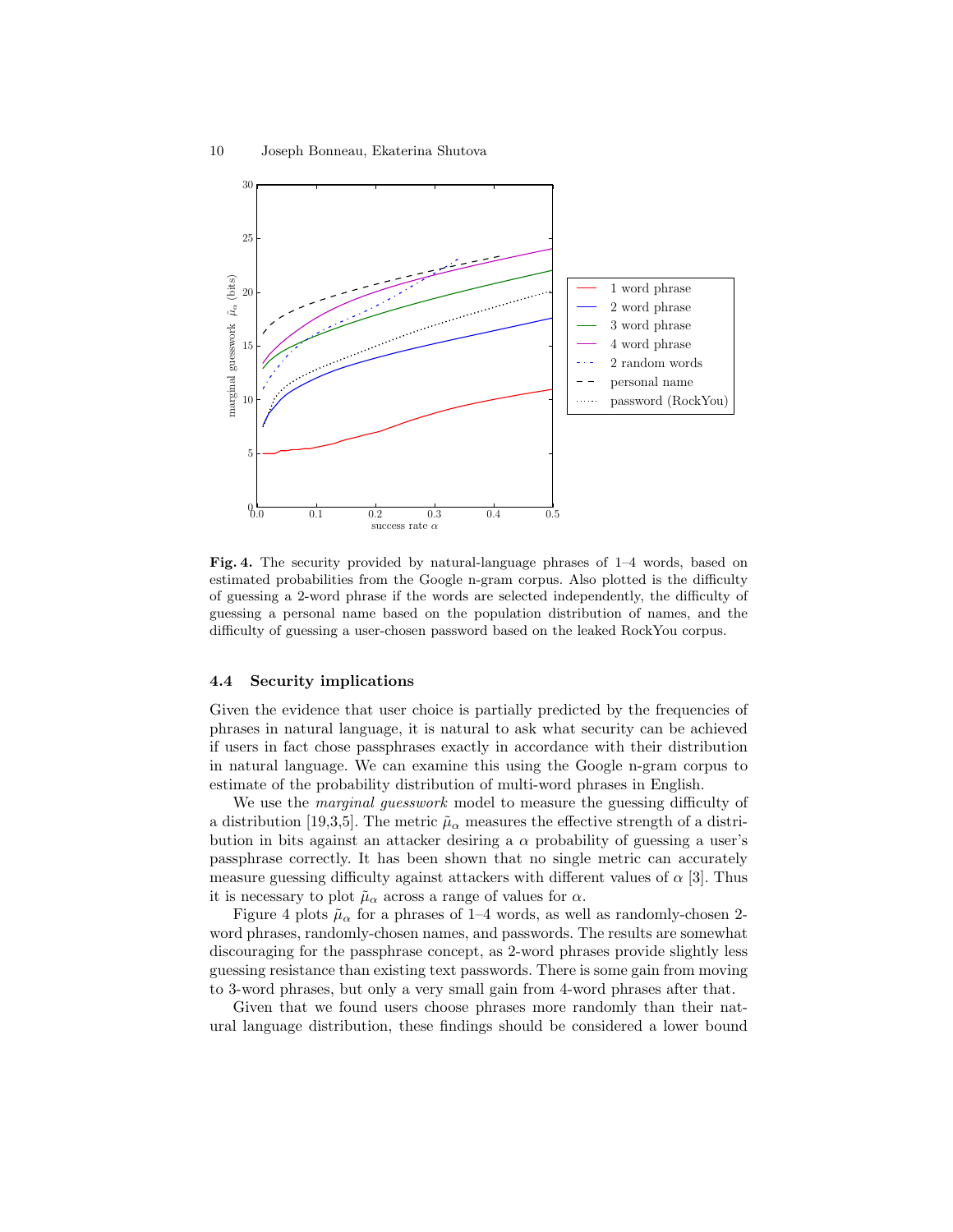for security. Many of the most common phrases in natural language are purely functional, such as as well as, and would be unlikely to be chosen as passphrases. Additionally, the Google n-grams corpus contains many artifacts of the web, with the most common 3-word phrase being all rights reserved and the most common 4-word phrase being property of their respective. Still, these findings suggest that multi-word phrases, if chosen naively according to natural language tendencies, are not as effective at mitigating guessing attacks as alternate choices, such as choosing 2 random words or choosing a personal name at random.

# 5 Concluding remarks

We consider our work preliminary due to the limitations of our dataset. In particular, without a full list of registered phrases, we can only test predicted selection strategies and there may be large classes of passphrases which we have not considered. Additionally, the unusual setup of the Amazon PayPhrase system may not encourage users to choose a difficult to guess password, as additional security is provided by a random PIN.

Our work suggests that multi-word passphrases have some promise as a means to improve security over traditional passwords. Even 2-word passphrases may be able to raise the security of the weakest selections from below 10 bits to over 20 bits which could be sufficient to make online attacks impractical. However, our results suggest that users aren't able to choose phrases made of completely random words, but are influenced by the probability of a phrase occurring in natural language. Examining the surprisingly weak distribution of phrases in natural language, we can conclude that even 4-word phrases probably provide less than 30 bits of security which is insufficient against offline attack. Our results are a caution against optimistic security estimates arising from Shannon's esimates of entropy [\[10\]](#page-11-6) in place of of probabilities of whole phrases from modern corpora of natural language.

We recommend further collaboration between the security and linguistics research communities to explore what is possible in multi-word passphrases. In particular, user testing for longer phrases is necessary to determine the extent to which users will tend to choose passphrases with natural-language-like properties as more words are required and not resort to easier-to-remember patterns like repeated words, idioms, or well-known titles. We also suggest exploring random multi-word phrases in place of users-chosen ones, which our results suggest may allow improved guessing resistance with much shorter phrases.

### Acknowledgements

Joseph Bonneau is supported by the Gates Cambridge Trust. Ekaterina Shutova is supported by the EU FP7 PANACEA project. We thank Diarmuid  $\dot{\text{O}}$  Séaghdha for sharing his database of noun compounds.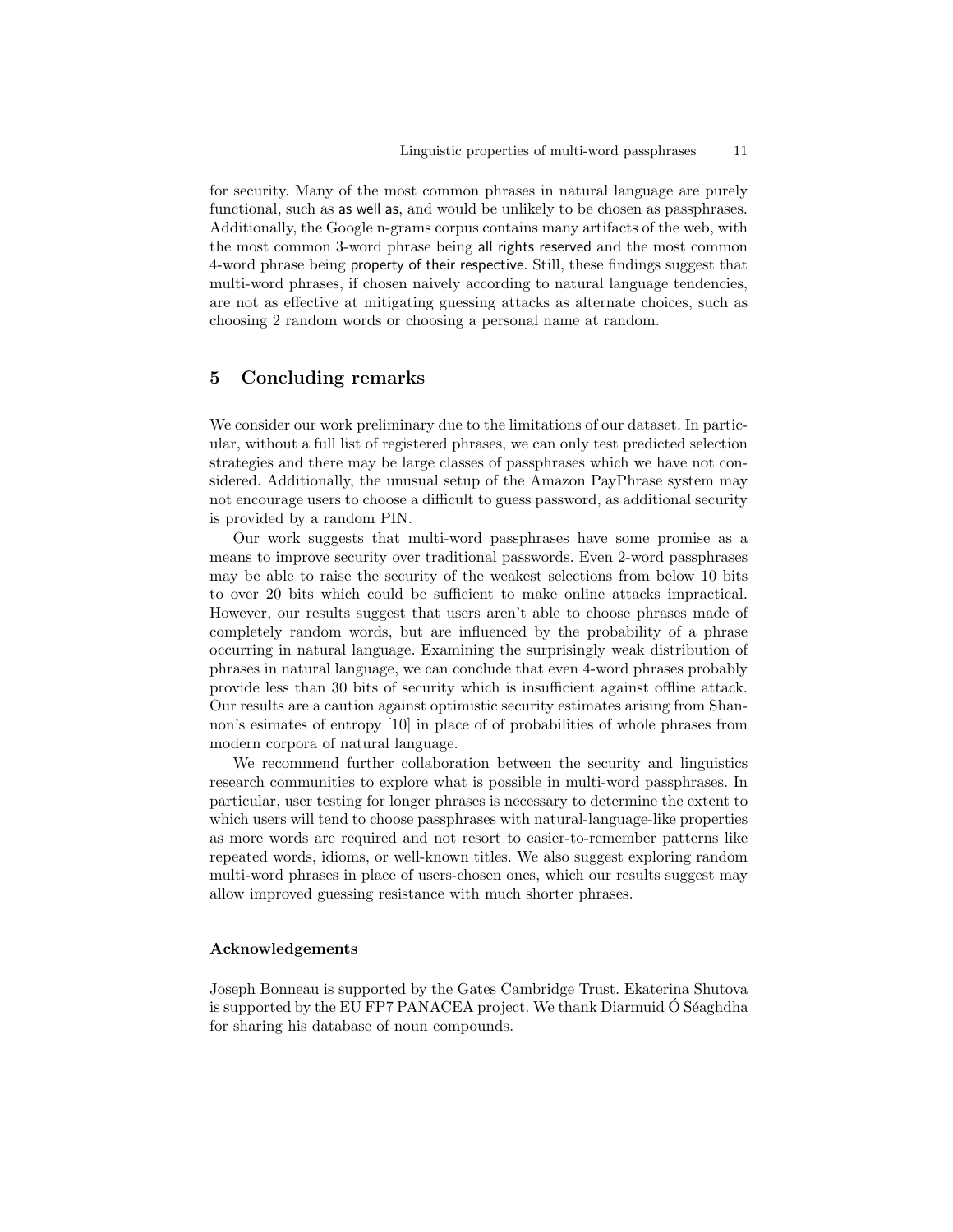# References

- <span id="page-11-12"></span>1. Ø. Andersen, J. Nioche, E. J. Briscoe, and J. Carroll. The BNC Parsed with RASP4UIMA. In Proceedings of LREC 2008, 2008.
- <span id="page-11-5"></span>2. Gregory V. Bard. Spelling-error tolerant, order-independent pass-phrases via the damerau-levenshtein string-edit distance metric. In Proceedings of the fifth Australasian symposium on ACSW frontiers - Volume 68, ACSW '07, pages 117–124, Darlinghurst, Australia, Australia, 2007. Australian Computer Society, Inc.
- <span id="page-11-7"></span>3. Joseph Bonneau, Mike Just, and Greg Matthews. What's in a name? Evaluating statistical attacks against personal knowledge questions. FC '10: The Fourteenth International Conference on Financial Cryptography and Data Security, 2010.
- <span id="page-11-1"></span>4. Joseph Bonneau and Sören Preibusch. The password thicket: technical and market failures in human authentication on the web. WEIS '10: Proceedings of the Ninth Workshop on the Economics of Information Security, June 2010.
- <span id="page-11-15"></span>5. Joseph Bonneau, Sören Preibusch, and Ross Anderson. Human selection and management of PINs. FC '12: The Sixteenth International Conference on Financial Cryptography and Data Security (to appear), 2012.
- <span id="page-11-13"></span>6. Thorsten Brantz and Alex Franz. The Google Web 1T 5-gram corpus. Technical Report LDC2006T13, Linguistic Data Consortium, 2006.
- <span id="page-11-11"></span>7. Ted Briscoe, John Carroll, and Rebecca Watson. The second release of the RASP system. In Proceedings of the COLING/ACL on Interactive presentation sessions, COLING-ACL '06, pages 77–80, Stroudsburg, PA, USA, 2006. Association for Computational Linguistics.
- <span id="page-11-14"></span>8. Kenneth Ward Church and Patrick Hanks. Word association norms, mutual information, and lexicography. Comput. Linguist., 16:22–29, March 1990.
- <span id="page-11-0"></span>9. Cormac Herley, Paul C. Oorschot, and Andrew S. Patrick. Passwords: If We're So Smart, Why Are We Still Using Them? pages 230–237, 2009.
- <span id="page-11-6"></span>10. Markus Jakobsson and Ruj Akavipat. Rethinking Passwords to Adapt to Constrained Keyboards. <www.fastword.me>, 2011.
- <span id="page-11-3"></span>11. Mark Keith, Benjamin Shao, and Paul John Steinbart. The usability of passphrases for authentication: An empirical field study. International Journal of Human-Computer Studies, 65(1):17–28, 2007. Information security in the knowledge economy.
- <span id="page-11-2"></span>12. Patrick Gage Kelley, Michelle L. Mazurek, Richard Shay, Lujo Bauer, Nicolas Christin, Lorrie Faith Cranor, Saranga Komanduri, and Serge Egelman. Of Passwords and People: Measuring the Effect of Password-Composition Policies. The ACM CHI Conference on Human Factors in Computing Systems, 2011.
- <span id="page-11-9"></span>13. Daniel Klein. Foiling the Cracker: A Survey of, and Improvements to, Password Security. In Proceedings of the 2nd USENIX Security Workshop, pages 5–14, 1990.
- <span id="page-11-8"></span>14. Cynthia Kuo, Sasha Romanosky, and Lorrie Faith Cranor. Human Selection of Mnemonic Phrase-based Passwords. In SOUPS '06: Proceedings of the second symposium on Usable privacy and security, pages 67–78, New York, NY, USA, 2006. ACM.
- <span id="page-11-10"></span>15. G. Leech. 100 million words of English: the British National Corpus. Language Research, 1993.
- <span id="page-11-4"></span>16. Andrew Mehler and Steven Skiena. Improving Usability Through Password-Corrective Hashing. In Fabio Crestani, Paolo Ferragina, and Mark Sanderson, editors, String Processing and Information Retrieval, volume 4209 of Lecture Notes in Computer Science, pages 193–204. Springer Berlin / Heidelberg, 2006.